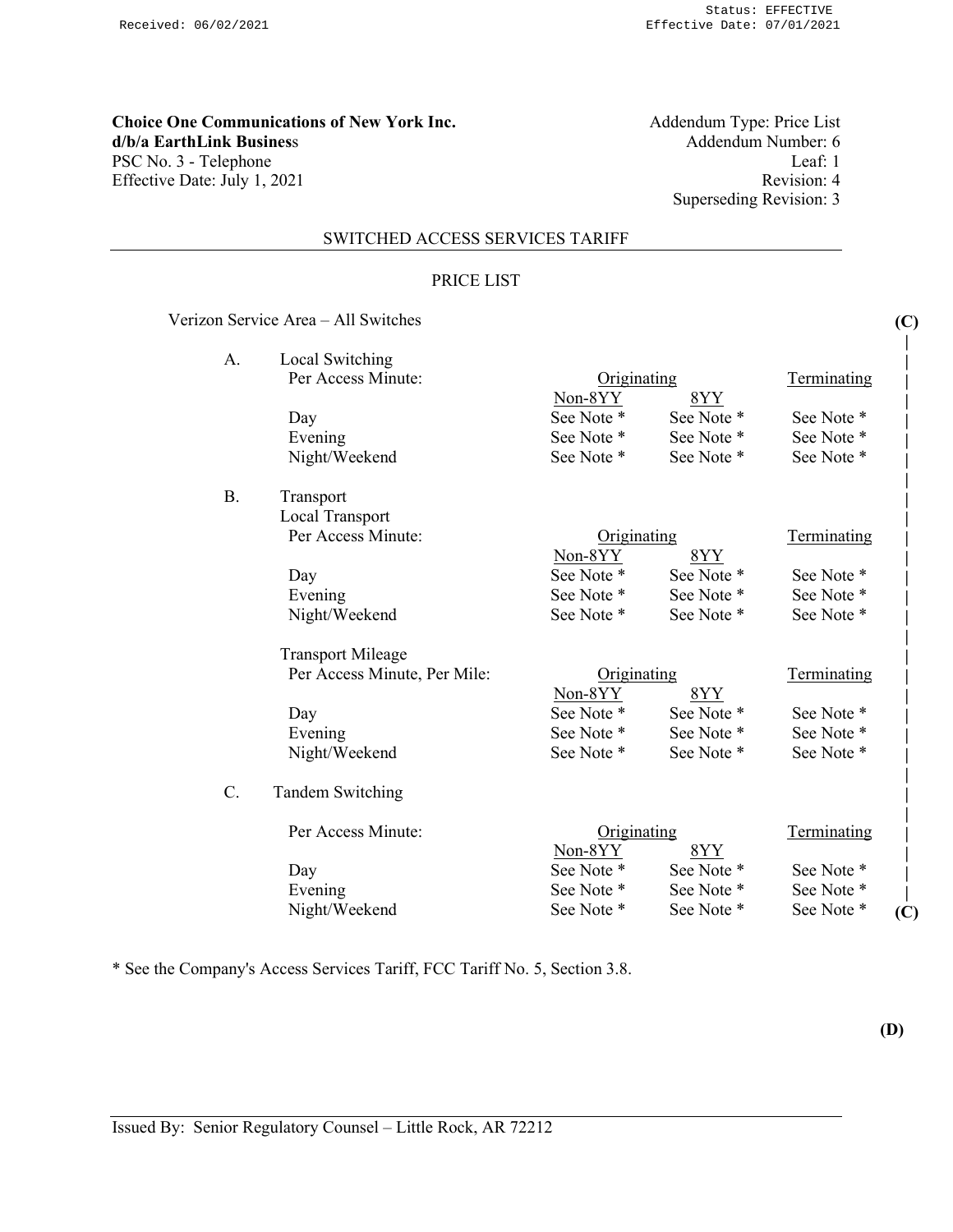**Choice One Communications of New York Inc.** Addendum Type: Price List d/b/a EarthLink Business Addendum Number: 6 **d/b/a EarthLink Business** PSC No. 3 - Telephone Leaf: 2<br>Effective Date: July 1, 2021 Revision: 4 Effective Date: July 1, 2021

Superseding Revision: 3

# SWITCHED ACCESS SERVICES TARIFF

# PRICE LIST, (CONT'D.)

### Verizon Service Area – All Switches, (Cont'd.)

D. Common Multiplexing

|    | Per Access Minute: | Originating |            | Terminating | (C) |
|----|--------------------|-------------|------------|-------------|-----|
|    |                    | Non-8YY     | <u>8YY</u> |             |     |
|    | Day                | See Note *  | See Note * | See Note*   |     |
|    | Evening            | See Note *  | See Note * | See Note*   |     |
|    | Night/Weekend      | See Note *  | See Note * | See Note*   |     |
| Ē. | Common Trunk Port  |             |            |             |     |
|    | Per Access Minute: | Originating |            | Terminating |     |
|    |                    | Non-8YY     | 8YY        |             |     |
|    | Dav                | See Note *  | See Note * | See Note*   |     |

Evening See Note \* See Note \* See Note \* See Note \* Night/Weekend See Note \* See Note \* See Note \* See Note \*

### F. Reserved For Future Use

G. Interconnection Charge

|    |                                                                       | Originating<br>8YY<br>Non-8YY |            | Terminating | (C) |  |
|----|-----------------------------------------------------------------------|-------------------------------|------------|-------------|-----|--|
|    | Per Access Minute:                                                    | See Note *                    | See Note * | See Note*   | (C) |  |
| Η. | Network Blocking Charge, Per Call Blocked                             |                               | \$0.0077   |             |     |  |
| Ι. | ANI, Per Originating Attempt                                          | \$.01186                      |            |             |     |  |
| J. | Access Order Charge                                                   | \$150.00                      |            |             |     |  |
| Κ. | <b>Transitional Terminating Access Charge</b><br>(expires 07/03/2013) |                               | \$0.012409 |             |     |  |

\* See the Company's Access Services Tariff, FCC Tariff No. 5, Section 3.8.

**(D)** 

**| (C)**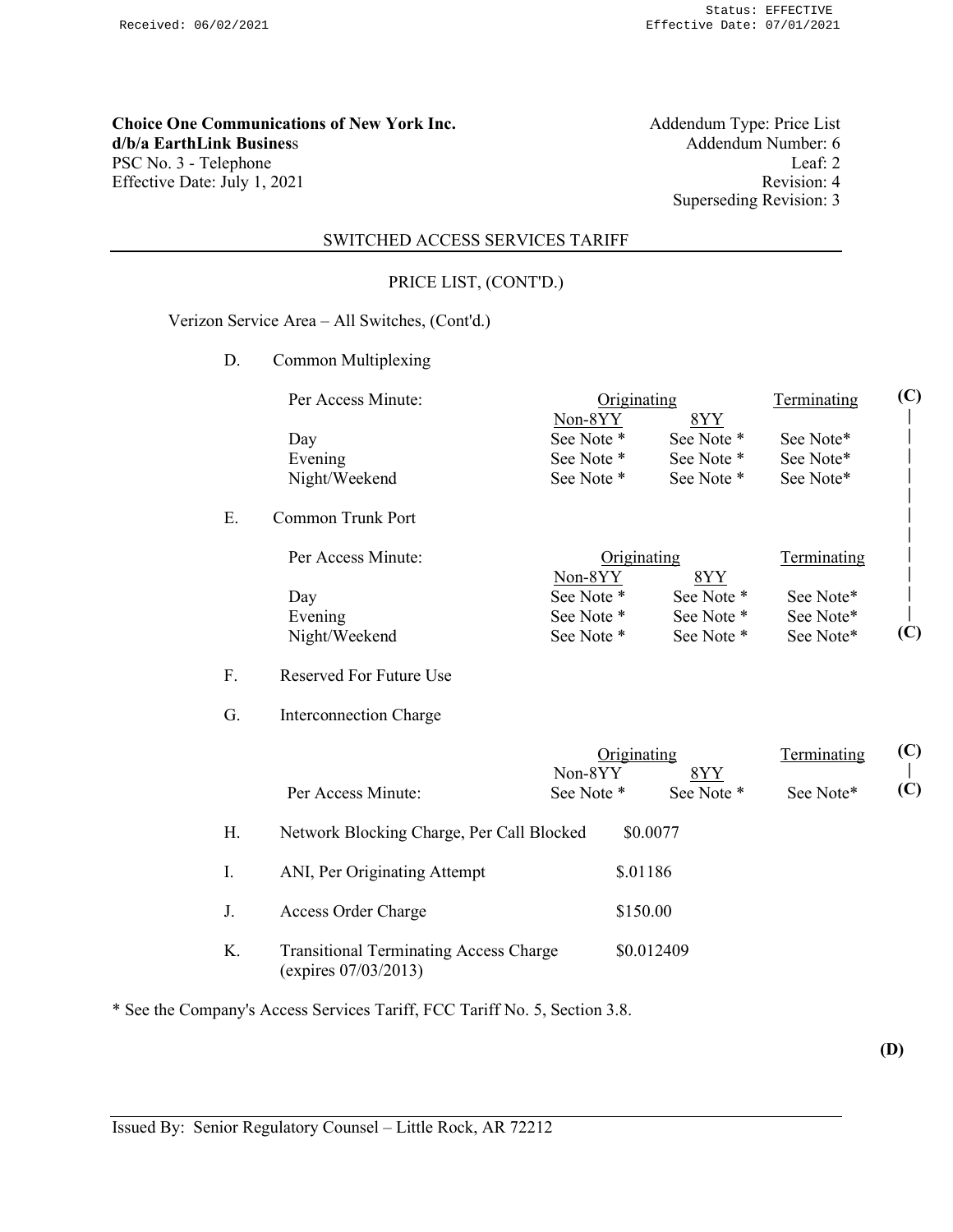**Choice One Communications of New York Inc.** Addendum Type: Price List d/b/a EarthLink Business Addendum Number: 6 **d/b/a EarthLink Business** Addendum Number: 6<br>PSC No. 3 - Telephone Leaf: 3 PSC No. 3 - Telephone Leaf: 3<br>
Effective Date: July 1, 2021<br>
Revision: 1 Effective Date: July 1, 2021

Superseding Revision: 0

# SWITCHED ACCESS SERVICES TARIFF

# PRICE LIST, (CONT'D.)

Verizon Service Area – All Switches, (Cont'd.)

| L. | <b>Cancellation Fee</b>                                                     |                                  | \$250.00                             |                                |
|----|-----------------------------------------------------------------------------|----------------------------------|--------------------------------------|--------------------------------|
| М. | Installation of Service                                                     |                                  | Provided On An Individual Case Basis |                                |
| N. | <b>Billing Name and Address</b>                                             |                                  |                                      |                                |
|    | Service Establishment Charge, Nonrecurring<br>Request, per telephone number |                                  | \$150.00<br>\$0.25                   |                                |
| О. | 800 (8YY) Data Base Access Service                                          |                                  |                                      | (C)                            |
|    | Base Query*, per query:<br>Effective:<br>Per Query<br>Verizon Areas         | 7/1/2021-6/30/2022<br>\$0.004200 | 7/1/2022-6/30/2023<br>\$0.002200     | 7/1/2023<br>$$0.000200$ (R)(C) |

\* Includes Vertical Features

**(D)** 

**(C) | (C)**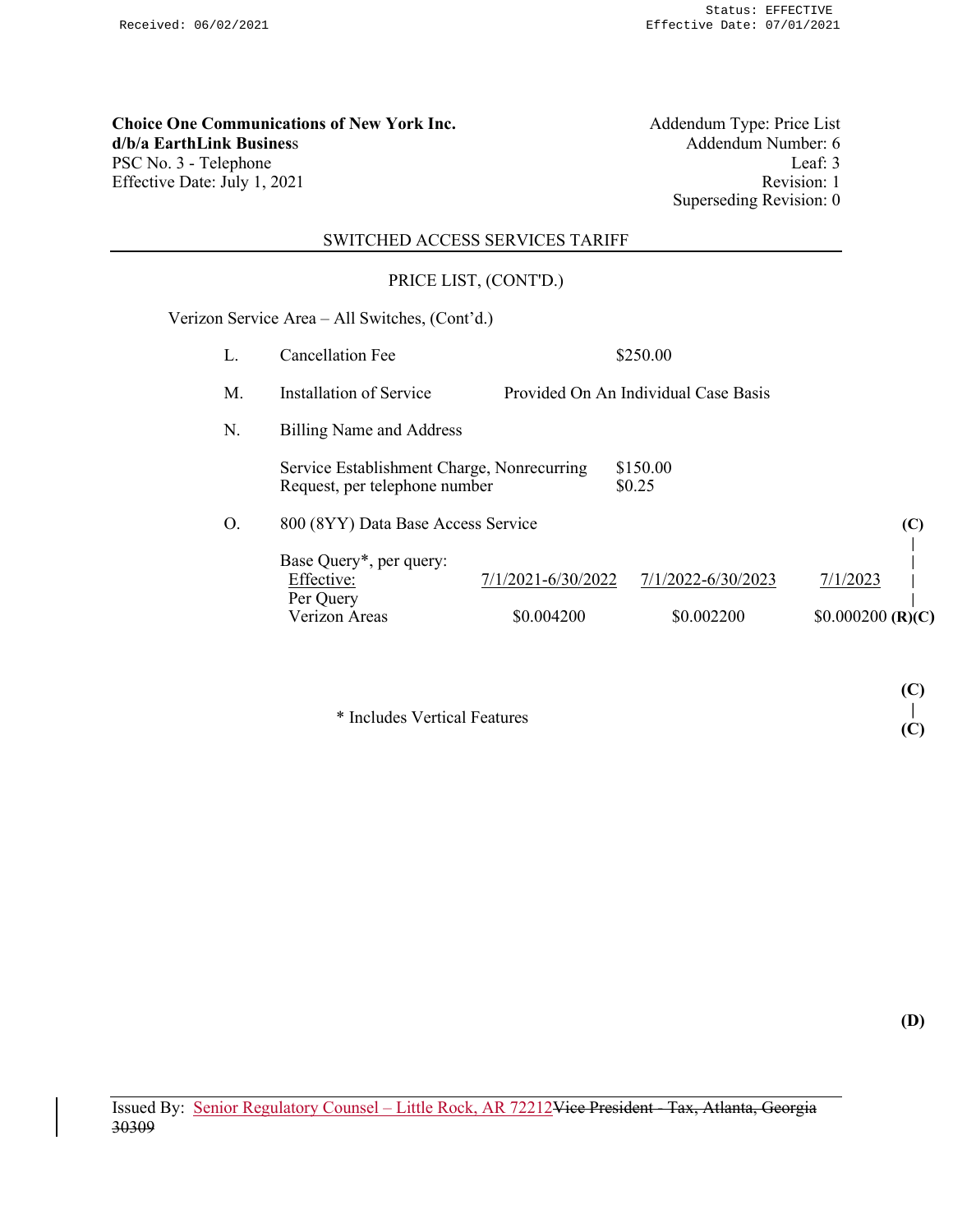**Choice One Communications of New York Inc.** Addendum Type: Price List <br>d/b/a EarthLink Business Addendum Number: 6 **d/b/a EarthLink Business** PSC No. 3 - Telephone Leaf: 4<br>Effective Date: September 9, 2012 Revision: 0 Effective Date: September 9, 2012

Superseding Revision:

#### SWITCHED ACCESS SERVICES TARIFF

### PRICE LIST, (CONT'D.)

Verizon Service Area – All Switches, (Cont'd.)

P. Digital Subscriber Line

|              | <b>Monthly Rates</b> | Nonrecurring Charge |
|--------------|----------------------|---------------------|
| Bandwidth    |                      |                     |
| 64 Kbps      | \$100.00             | \$1000.00           |
| 128 Kbps     | 125.00               | 1000.00             |
| 256 Kbps     | 150.00               | 1000.00             |
| 384 Kbps     | 200.00               | 1000.00             |
| 512 Kbps     | 250.00               | 1000.00             |
| 768 Kbps     | 300.00               | 1000.00             |
| 1.2 Mbps     | 350.00               | 1000.00             |
| $1.544$ Mbps | <b>ICB</b>           | ICB                 |
|              |                      |                     |

# Q. Direct Connects - Dedicated Port Charges

|                        | <b>Monthly Rate</b> |
|------------------------|---------------------|
| Per DS0 Port, per port | \$50.00             |
| Per DS1 Port, per port | \$300.00            |
| Per DS3 Port, per port | \$8,500.00          |
|                        |                     |

| R. | Direct Connects – Multiplexing      |                     |
|----|-------------------------------------|---------------------|
|    |                                     | <b>Monthly Rate</b> |
|    | DS3 to DS1                          | \$150.00            |
|    | DS1 to DS0                          | \$50.00             |
| S. | Direct Connects - Entrance Facility |                     |
|    |                                     | <b>Monthly Rate</b> |

DS1, per facility, per port \$350.00 DS3, per facility, per port \$7,500.00

Note – Issued in compliance with the Commission's Order in Case 12-C-0112, issued 05/24/12.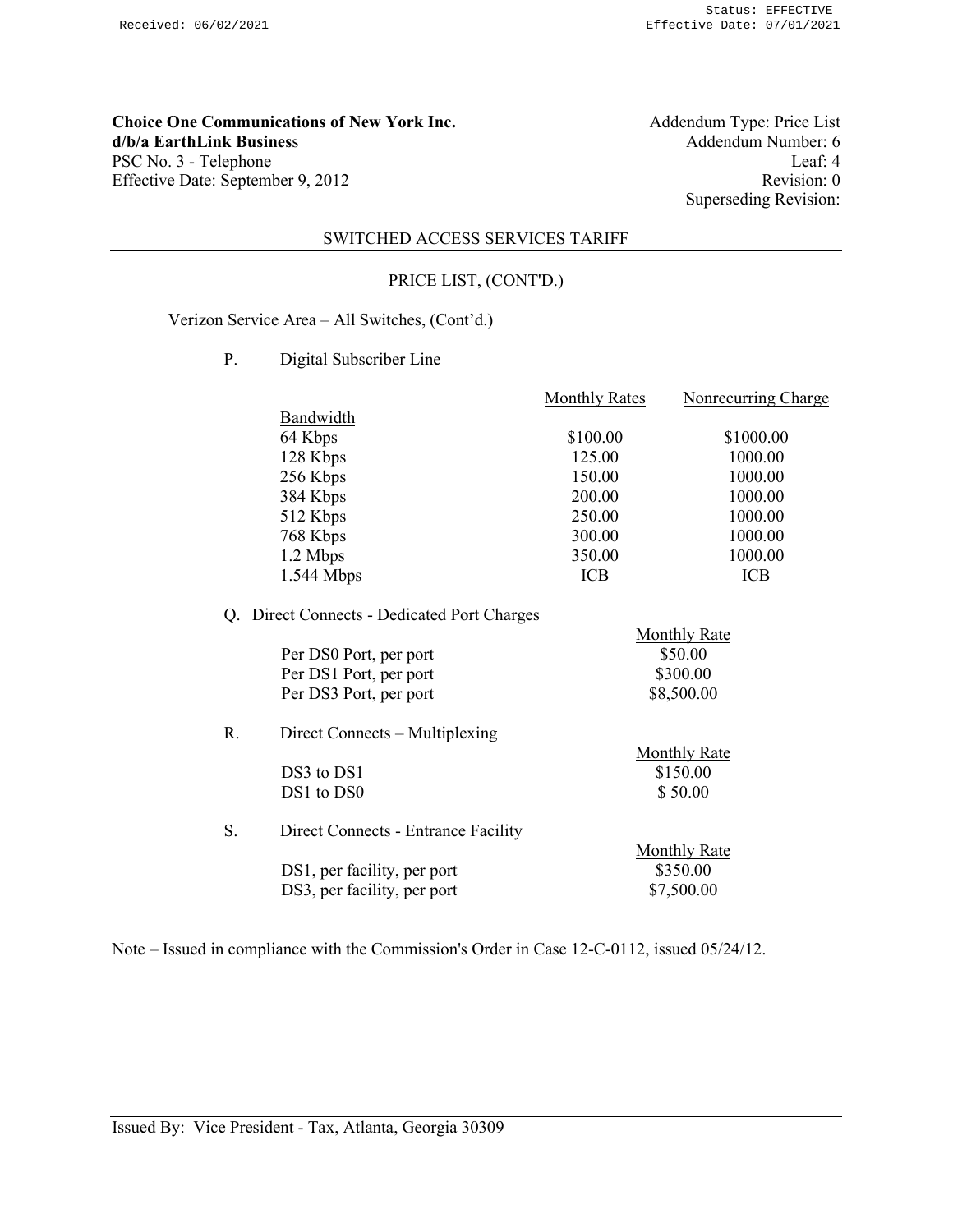**Choice One Communications of New York Inc.** Addendum Type: Price List d/b/a EarthLink Business Addendum Number: 6 **d/b/a EarthLink Business** PSC No. 3 - Telephone Leaf: 5<br>Effective Date: July 1, 2021 Revision: 4 Effective Date: July 1, 2021

Superseding Revision: 3

#### SWITCHED ACCESS SERVICES TARIFF

### PRICE LIST, (CONT'D.)

# Verizon Service Area – All Switches, (Cont'd.)

T. Direct Connects – Usage Sensitive Charges

Network Switching

|    | Per Access Minute:          | Originating        |                                              | Terminating |        |
|----|-----------------------------|--------------------|----------------------------------------------|-------------|--------|
|    |                             | Non-8YY            | 8YY                                          |             | (C)    |
|    | Day                         | See Note *         | See Note *                                   | See Note *  |        |
|    | Evening                     | See Note *         | See Note *                                   | See Note *  |        |
|    | Night/Weekend               | See Note *         | See Note *                                   | See Note *  | (C)    |
|    |                             |                    |                                              |             | (C)    |
|    | 800 (8YY) Data Base Queries |                    |                                              |             |        |
|    | Effective:<br>Per Query     | 7/1/2021-6/30/2022 | 7/1/2022-6/30/2023                           | 7/1/2023    |        |
|    | Verizon Areas               | \$0.004200         | \$0.002200                                   | \$0.000200  | (R)(C) |
| Q. | Port Back Charges           |                    | $N_{\alpha\alpha}$ Decuming Changes Day Line |             |        |

Non-Recurring Charges Per Line All Markets  $\overline{$}50.00$ 

\* See the Company's Access Services Tariff, FCC Tariff No. 5, Section 3.8.

**(D)**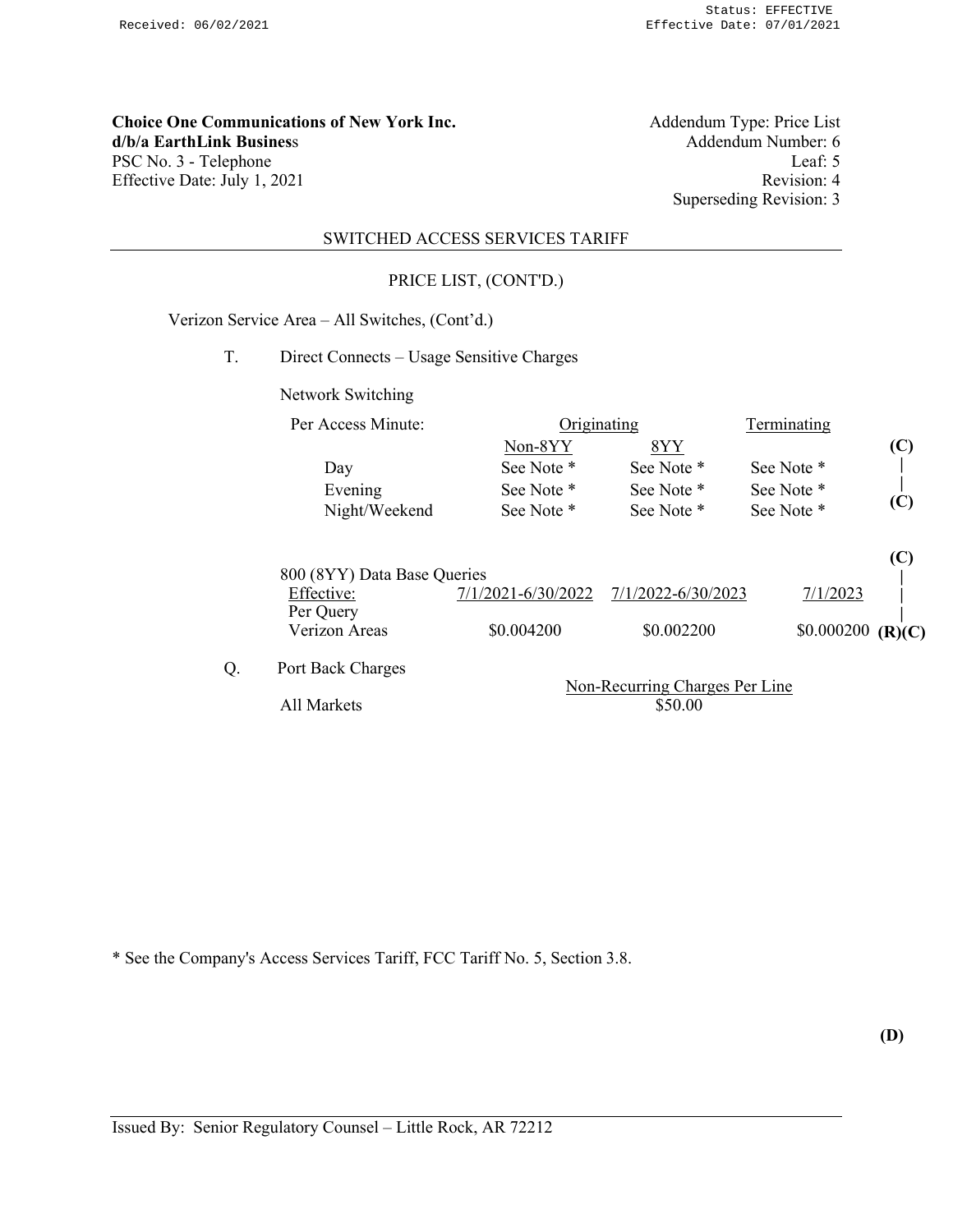**Choice One Communications of New York Inc.** Addendum Type: Price List **d/b/a EarthLink Business** Addendum Number: 6 PSC No. 3 - Telephone Leaf: 6 Effective Date July 1, 2021 Revision: 5

Superseding Revision: 4

See Note \* See Note \* See Note \* See Note \* See Note \* See Note \*

See Note \* See Note \* See Note \* See Note \* See Note \* See Note \*

See Note \* See Note \* See Note \* See Note \* See Note \* See Note \*

Non-8YY 8YY

Terminating

**(C) | | | | | | | | | | | | | | | | | | | | | | | | | | | | | | | | | | (C)** 

Terminating

Terminating

#### SWITCHED ACCESS SERVICES TARIFF

PRICE LIST, (CONT'D.)

|    | Frontier Telephone of Rochester Service Area - All Switches |             |          |
|----|-------------------------------------------------------------|-------------|----------|
| A. | Local Switching                                             |             |          |
|    | Per Access Minute:                                          | Originating |          |
|    |                                                             | Non-8YY     | 8YY      |
|    | Day                                                         | See Note *  | See Note |
|    | Evening                                                     | See Note *  | See Note |
|    | Night/Weekend                                               | See Note *  | See Note |
| В. | Transport                                                   |             |          |
|    | Local Transport                                             |             |          |
|    | Per Access Minute:                                          | Originating |          |
|    |                                                             | Non-8YY     | 8YY      |
|    | Day                                                         | See Note *  | See Note |
|    | Evening                                                     | See Note *  | See Note |
|    | Night/Weekend                                               | See Note *  | See Note |
|    | <b>Transport Mileage</b>                                    |             |          |
|    | Per Access Minute, Per Mile                                 | Originating |          |
|    |                                                             | Non-8YY     | 8YY      |
|    | Day                                                         | See Note *  | See Note |
|    | Evening                                                     | See Note *  | See Note |
|    | Night/Weekend                                               | See Note *  | See Note |
|    | Tandem Switching                                            |             |          |

I andem Switching Per Access Minute: Criginating Terminating Terminating

|    |                     | Non-8YY     | 8YY        |             |
|----|---------------------|-------------|------------|-------------|
|    | Day                 | See Note *  | See Note * | See Note *  |
|    | Evening             | See Note *  | See Note * | See Note *  |
|    | Night/Weekend       | See Note *  | See Note * | See Note *  |
| D. | Common Multiplexing |             |            |             |
|    | Per Access Minute:  | Originating |            | Terminating |
|    |                     | Non-8YY     | 8YY        |             |

|   | Day                | See Note *  | See Note * | See Note *  |
|---|--------------------|-------------|------------|-------------|
|   | Evening            | See Note *  | See Note * | See Note *  |
|   | Night/Weekend      | See Note *  | See Note * | See Note *  |
| E | Common Trunk Port  |             |            |             |
|   | Per Access Minute: | Originating |            | Terminating |
|   |                    |             |            |             |

Day See Note \* See Note \* See Note \* See Note \* Evening See Note \* See Note \* See Note \* See Note \* Night/Weekend See Note \* See Note \* See Note \* See Note \*

**Originating Terminating** 

**(D)**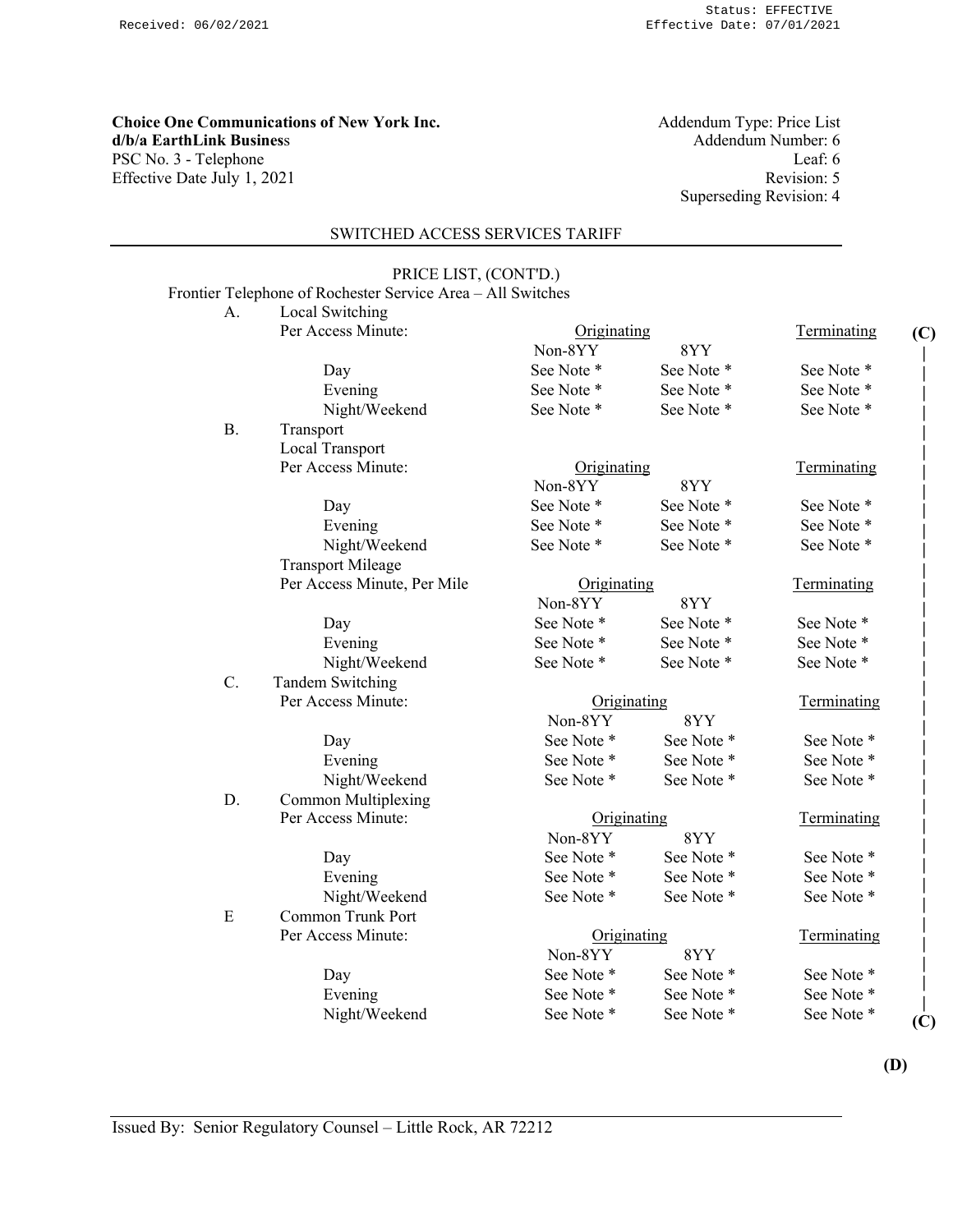**Choice One Communications of New York Inc.**<br>d/b/a EarthLink Business PSC No. 3 - Telephone Leaf: 7<br>Effective Date: July 1, 2021 Revision: 1 Effective Date: July 1, 2021

Addendum Type: Price List<br>Addendum Number: 6 Superseding Revision: 0

### SWITCHED ACCESS SERVICES TARIFF

### PRICE LIST, (CONT'D.)

Frontier Telephone of Rochester Service Area – All Switches, (Cont'd.)

- F. Reserved For Future Use
- G. Interconnection Charge

|    | Per Access Minute:                                                          | InterLATA<br>\$0.0000            | <b>IntraLATA</b><br>\$0.0000         |                              |
|----|-----------------------------------------------------------------------------|----------------------------------|--------------------------------------|------------------------------|
| H. | Network Blocking Charge, Per Call Blocked                                   |                                  | \$0.0100                             |                              |
| I. | ANI, Per Originating Attempt                                                |                                  | \$0.00068                            |                              |
| J. | Access Order Charge                                                         |                                  | \$150.00                             |                              |
| K. | <b>Reserved For Future Use</b>                                              |                                  |                                      |                              |
| L. | <b>Cancellation Fee</b>                                                     |                                  | \$250.00                             |                              |
| M. | Installation of Service                                                     |                                  | Provided On An Individual Case Basis |                              |
| N. | <b>Billing Name and Address</b>                                             |                                  |                                      |                              |
|    | Service Establishment Charge, Nonrecurring<br>Request, per telephone number |                                  | \$150.00<br>\$0.25                   |                              |
| O. | 800 (8YY) Data Base Access Service                                          |                                  |                                      | (C)                          |
|    | Effective:<br>Per Query *<br>Frontier/Rochester Areas                       | 7/1/2021-6/30/2022<br>\$0.004248 | 7/1/2022-6/30/2023<br>\$0.002224     | 7/1/2023<br>\$0.000200(R)(C) |
|    | * Includes Vertical Features                                                |                                  |                                      | (C)<br>(C)                   |

**(D)**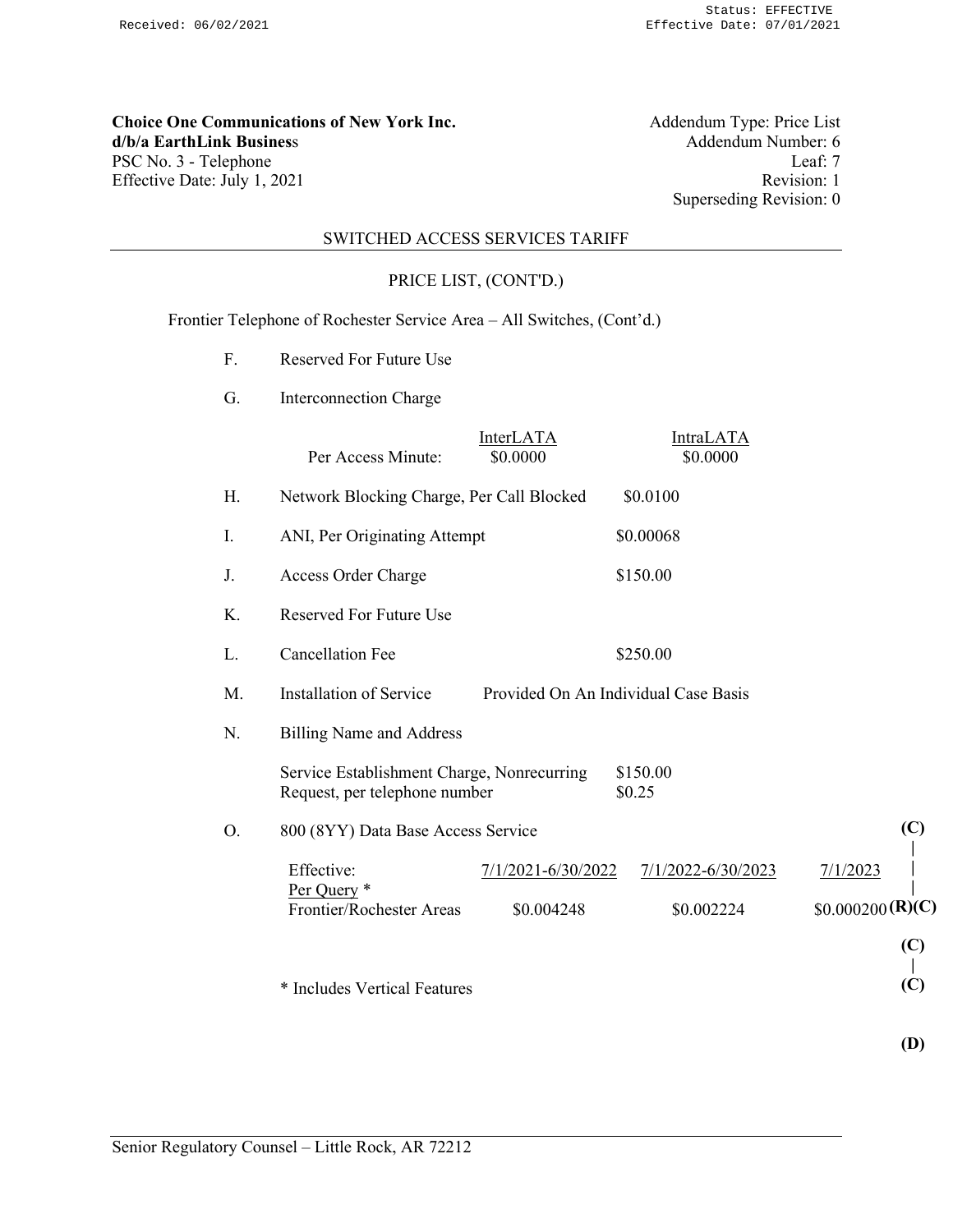**Choice One Communications of New York Inc.** Addendum Type: Price List d/b/a EarthLink Business Addendum Number: 6 **d/b/a EarthLink Business** PSC No. 3 - Telephone Leaf: 8<br>
Effective Date: September 9, 2012 Revision: 0 Effective Date: September 9, 2012

Superseding Revision:

#### SWITCHED ACCESS SERVICES TARIFF

### PRICE LIST, (CONT'D.)

Frontier Telephone of Rochester Service Area – All Switches, (Cont'd.)

P. Digital Subscriber Line

|              | <b>Monthly Rates</b> | Nonrecurring Charge |
|--------------|----------------------|---------------------|
| Bandwidth    |                      |                     |
| 64 Kbps      | \$100.00             | \$1000.00           |
| 128 Kbps     | 125.00               | 1000.00             |
| 256 Kbps     | 150.00               | 1000.00             |
| 384 Kbps     | 200.00               | 1000.00             |
| 512 Kbps     | 250.00               | 1000.00             |
| 768 Kbps     | 300.00               | 1000.00             |
| 1.2 Mbps     | 350.00               | 1000.00             |
| $1.544$ Mbps | ICB                  | ICB                 |
|              |                      |                     |

Q. Direct Connects - Dedicated Port Charges

|    |                                | <b>Monthly Rate</b> |
|----|--------------------------------|---------------------|
|    | Per DS0 Port, per port         | \$50.00             |
|    | Per DS1 Port, per port         | \$300.00            |
|    | Per DS3 port, per port         | \$8,500.00          |
| R. | Direct Connects - Multiplexing |                     |

|  | Monthly Rate |
|--|--------------|
|  | \$150.00     |
|  | \$50.00      |
|  |              |